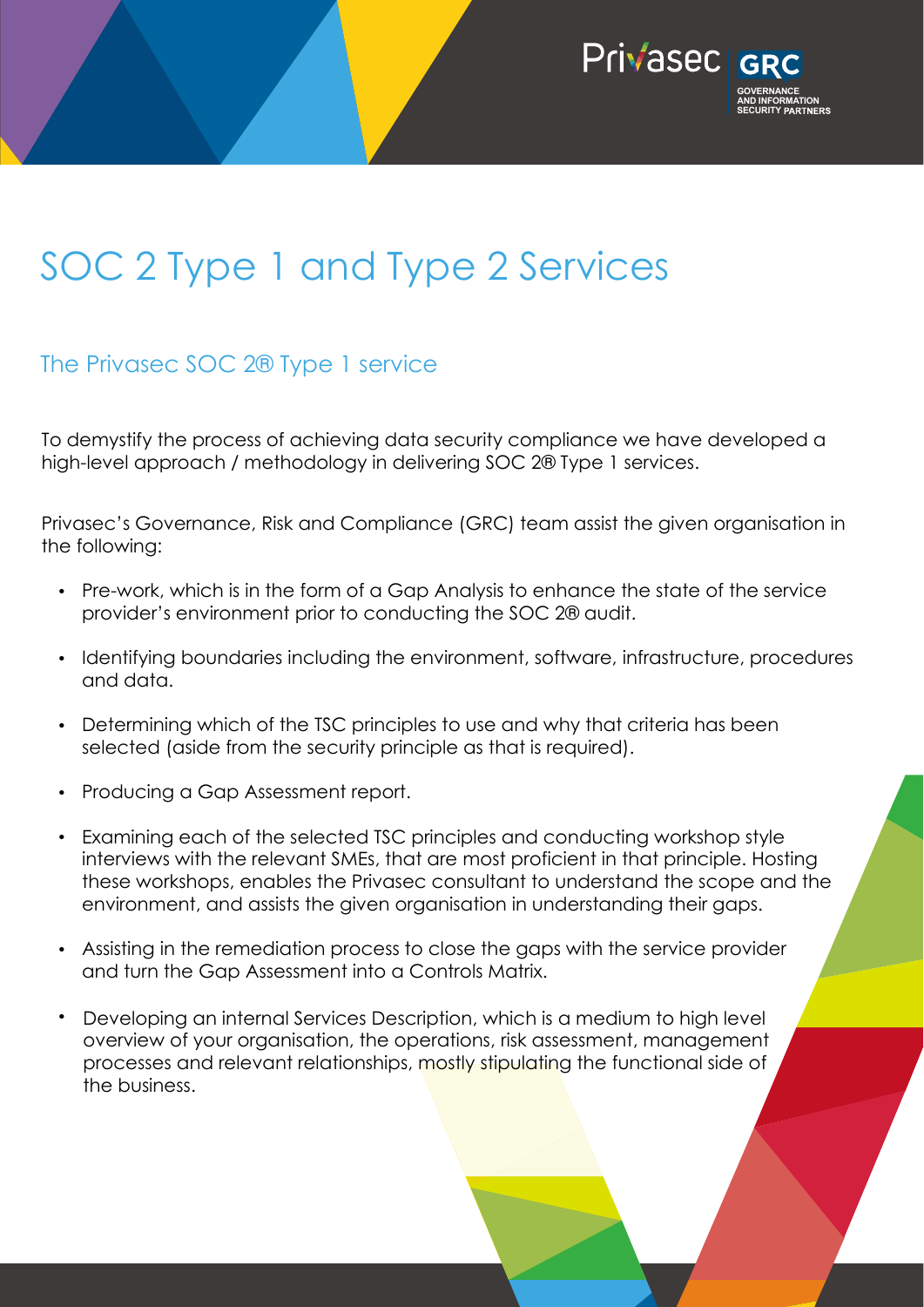• Together, the GRC consultants and auditors will work on the Assurance Strategy Document (ASD), which is a formal assurance document, requiring information regarding service provider contracts, details of the engagement, aspects of the TSC that are included in the audit, key risks and dates.

Further to this, the Privasec audit team will assist in the following:

- Host an audit kick off meeting, whereby the team determines and structures the timing, technical and procedural components of the audit along with the milestones and phases.
- The audit team will use the Controls Matrix and the evidence (including all policies, documents and procedures) provided to conduct mini workshops in the form of tests to ensure the design of each control meets the intent of the business.
- The audit team will develop work papers, worksheet steps detailing the design along with a new project dashboard and controls applicable for the engagement.
- The audit team will prepare the draft report which includes the tests and the results of those tests.
- Once the audit team has completed their design tests, the Certified Practising Accountant (CPA) will prepare the final deliverable, which is the assurance letter that is delivered to the given organisation, this letter is very succinct and states that the given organisation has been audited.

## What is included in the SOC 2<sup>®</sup> Type 1 engagement?

The following deliverables are in scope for a Privasec SOC 2® Type 1 engagement:

- Engagement letter,
- Gap Assessment,
- Controls Matrix,
- Services Description,
- Assurance Strategy Document,
- Signed Independence Checklists,
- Type 1 Assurance Letter (audit letter).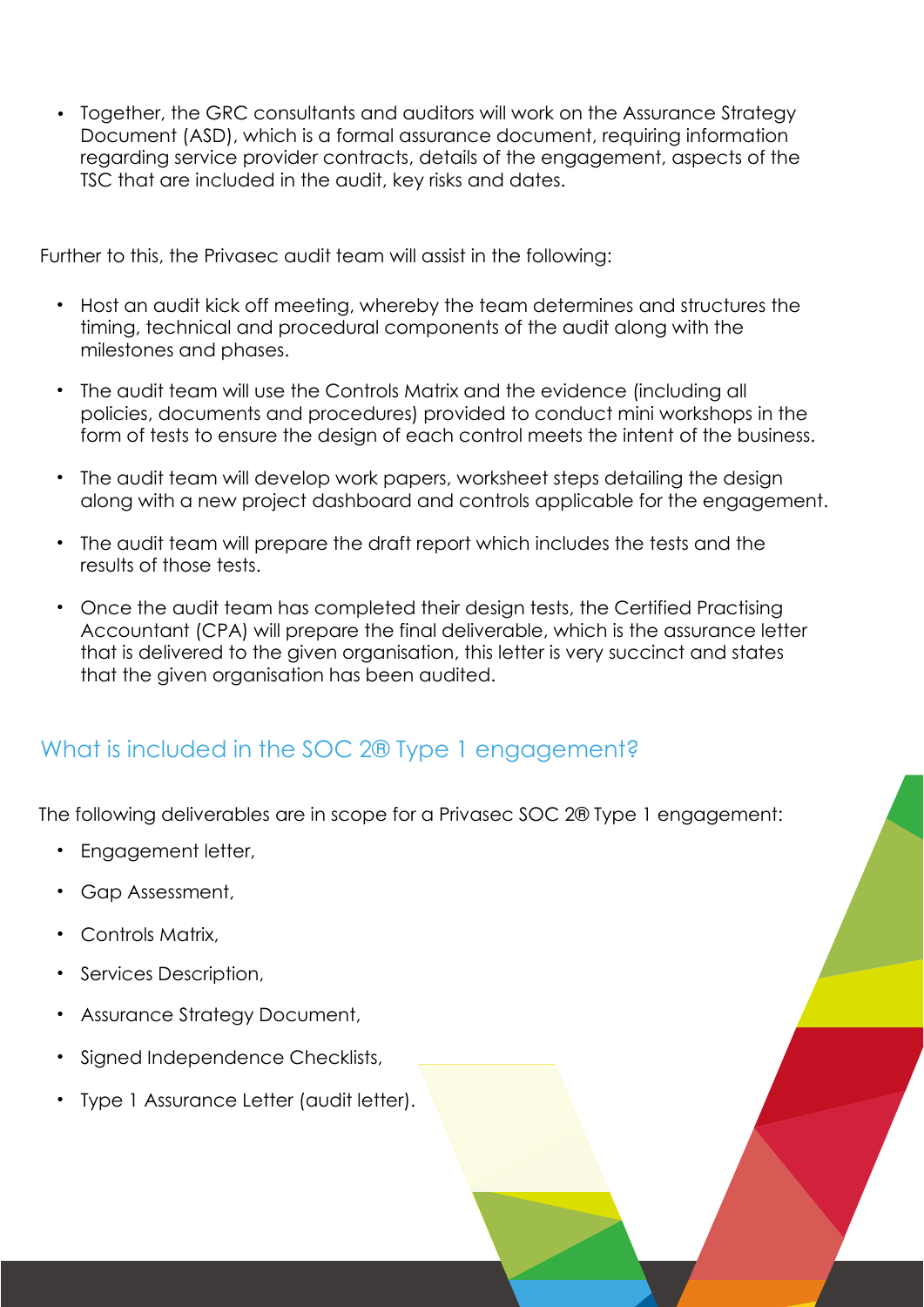The following activities are in scope for a Privasec SOC 2® Type 1 engagement:

- Assistance with the pre-work, gap assessment and remediation of gaps.
- Commitment with a respective chartered accountant on your behalf.
- Kick off and scheduled meetings along with exit interviews and documented events.
- Testing of the design effectiveness of your controls against the TSC.
- Assurance letter that is delivered to the service provider, this letter is very succinct and states that the service provider has been audited.

#### The Privasec SOC 2® Type 2 Service

The SOC 2® Type 1 report is generated to assess the design effectiveness i.e., the service has been created in such a way that it sufficiently addresses the intent of the control framework (i.e., TSC). A SOC 2® Type 2 report assesses the operational effectiveness i.e., the controls are being used in the way they were designed and sufficiently addresses the ongoing intent of the controls. The SOC 2® Type 2 report is generally not shared with anyone external to the given service provider, however if an organisation requires it, the report can be shared. SOC 2® Type 2 reporting points to a higher level of compliance and because it is another audit, we have devised a high-level methodology in delivering SOC 2® Type 2 services.

Privasec's GRC team assists the service provider in the following:

- Preparation to determine the state of the environment during the design of the controls in the SOC 2® Type 1 report have been operating effectively.
- Expert advice prior to the commencement of the audit.
- Ensure that regulatory requirements, vendor requirements and contractual requirements are met.
- Addresses monitoring of attempts at unauthorised access.
- Confirms the existence of detailed audit trails.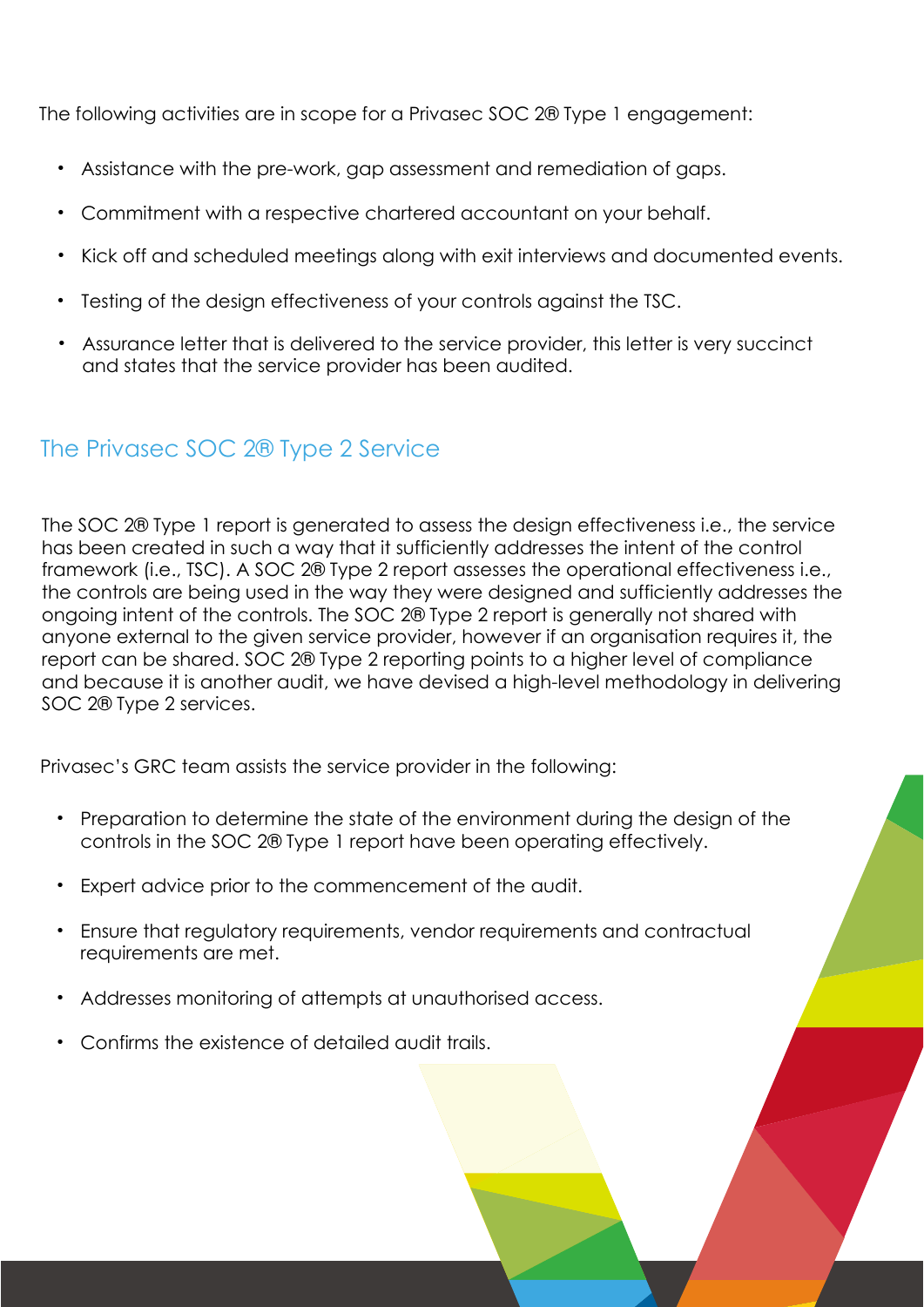Further to this, the Privasec audit team will assist in the following:

- Host an audit kick off meeting, whereby the team determines and structures the timing, technical and procedural components of the audit along with the milestones and phases.
- The audit team will verify the controls from the SOC 2® Type 1 are operational and work in an appropriate manner over 6 to 12 months. Determines which controls have been executed and operating effectively.
- Our CPA and audit team will deliver a SOC 2® Type 2 audit and report on the design of the controls and the effectiveness over time. It attests that the organisation is meeting the selected criteria.
- Report on the Services Description, suitability of the design and confirm the results of the tests performed by the audit team.

## What is included in the SOC 2® Type 2 engagement?

The following deliverables are scope for the Privasec SOC 2® Type 2 engagement:

- Engagement letter,
- Controls Matrix,
- Services Description,
- Assurance Strategy Document,
- Signed Independence Checklists,
- Type 2 Assurance Letter (audit letter).

The following services are scope for the Privasec SOC 2® Type 1 engagement:

- Commitment with a respective chartered accountant on your behalf, we choose an accountant that is specific to the needs of your business, depending on the agility and longevity of the given organisation.
- Kick off and scheduled meetings along with exit interviews and documented events.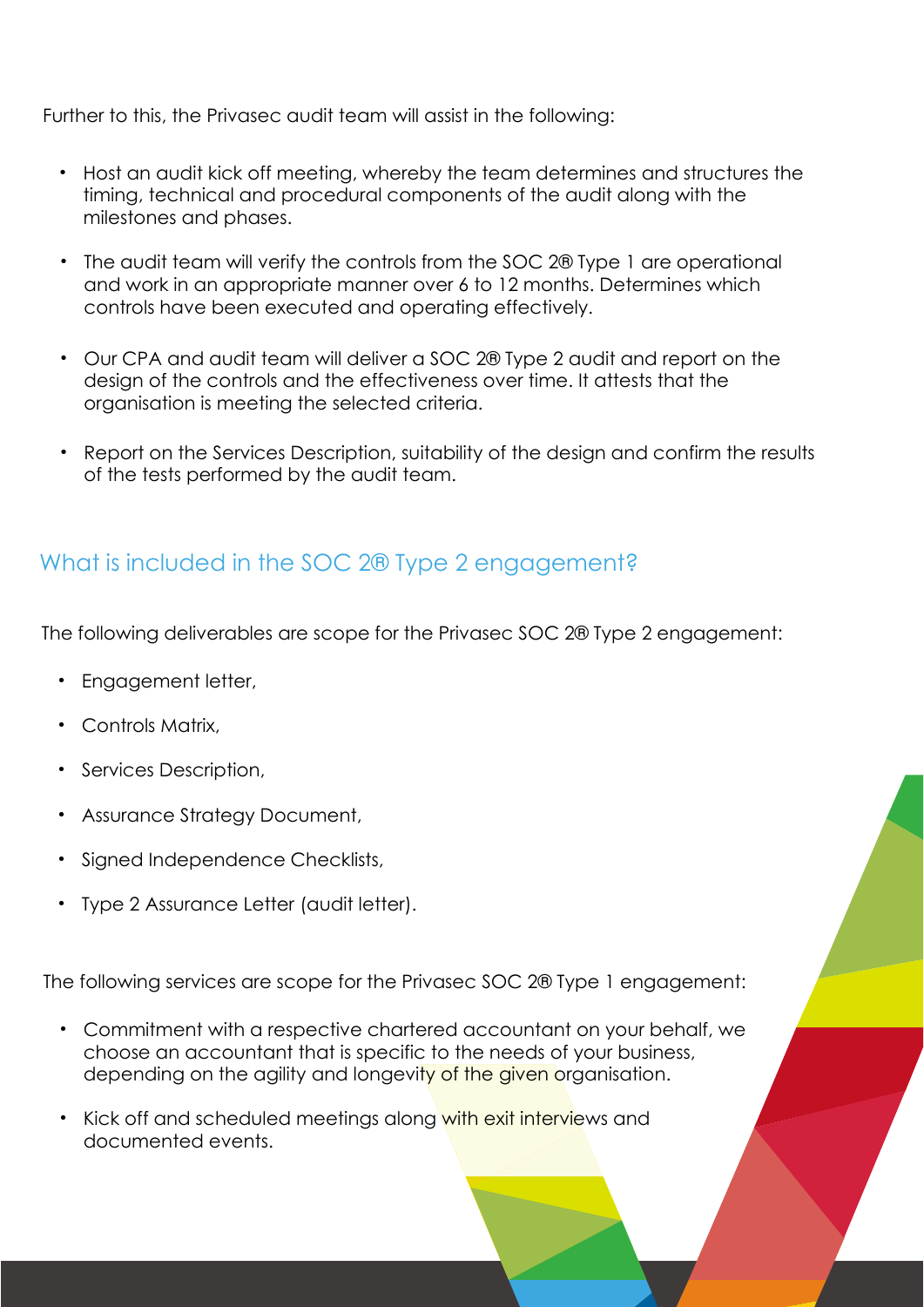- Design and testing of the operational effectiveness of your controls that have been in place for a minimum of six months against the controls and principles the organisations has selected from the TSC.
- Assurance letter that is delivered to the given organisation, this letter is very succinct and states that the given organisation has been audited and has certain controls in place to ensure the business is operating effectively.

## Key Benefits

Privasec's SOC 2® services ensure you save time, reduce cost and receive exceptional results. Our SOC 2® services are end-to-end, offering a lifecycle of SOC 2® Type 1 pre work, gap assessment, remediation services, the controls matrix and mapping exercises, service description and optimal consulting services. Further to the lifecycle approach, the Privasec audit team will take over and drive the SOC 2® Type 2 test designs, the team will ensure that the controls are operating effectively prior to providing the required deliverables. Both the consulting and auditing teams at Privasec have exceptional skills in ensuring your organisation guidance and direction throughout the SOC 2® process.

How to prepare/PLAN for your SERVICE

Are you ready to get SOC 2® certified? Follow these steps to begin your organisation's journey:

- 1. Ensure that you are a service provider, store customer data in the cloud, and require compliance to security controls.
- 2. Take a look at the Trust Services Criteria (TSC) and determine the controls and principles you want to implement.
- 3. Ensure that you have resources and time ready for the duration of the SOC 2® engagement.
- 4. Prepare and create policies and procedures or update all internal processes, employee training and education and organise these documents into a shared file.